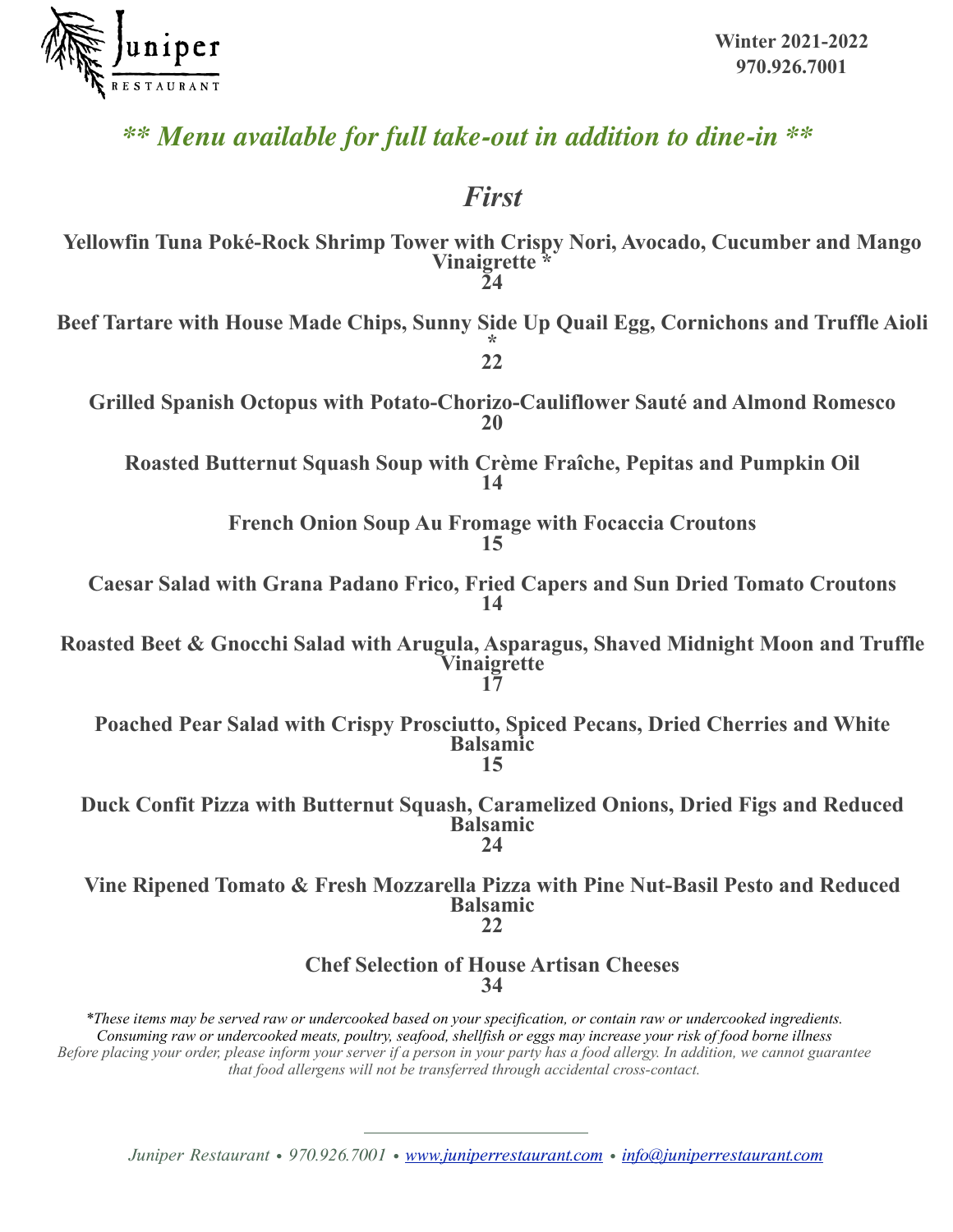

# *\*\* Menu available for full take-out in addition to dine-in \*\* Main*

**Veal Scaloppiniwith Angel Hair 'Caprese', Asparagus, Lemon Beurre Fondue and Veal Reduction 40 Organic Atlantic Salmon with English Pea/Mushroom Risotto, Grilled Broccolini and Spring Pea Pesto 42 Agave Glazed Pork Chop with Three Bean Sauté, Bacon/Onion Chutney and Parsnip Puree \* 45 Alaskan Halibut with Rock Shrimp-Corn Succotash, Potato Gnocchi and Fava Beans 46 Colorado Chicken with Grilled Portobello, Roasted Tomatoes, Poblano Polenta and Basil Oil 38 Braised Short Rib with Yukon Gold Mashed Potatoes, Baby Carrot/Snap Pea Sauté and Boursin Cheese 38 Filet Mignon and Lobster Duo with Potato Gratin and Grilled Corn/Heirloom Tomato/ Mozzarella \* 58 Blue Corn Crusted Rocky Mountain Trout with Brown Butter Couscous, Patty Pan Squash and Pepper Aioli 38 Wasabi Pea Crusted Yellowfin Tuna with Crispy Shrimp, Napa Cabbage-Mushroom Sauté and Soy Beuree \* 46 'CAB' Ribeye with Grilled Asparagus, Tortilla Strips and Chimichurri \* 59 Colorado Buffalo NY Strip Steak and Truffle Fries 42 Summer Vegetable & Mushroom Risotto**

**38**

*Juniper Restaurant • 970.926.7001 • [www.juniperrestaurant.com](http://juniperrestaurant.com) • [info@juniperrestaurant.com](mailto:info@juniperrestaurant.com?subject=) that food allergens will not be transferred through accidental cross-contact. \*These items may be served raw or undercooked based on your specification, or contain raw or undercooked ingredients. Consuming raw or undercooked meats, poultry, seafood, shellfish or eggs may increase your risk of food borne illness Before placing your order, please inform your server if a person in your party has a food allergy. In addition, we cannot guarantee*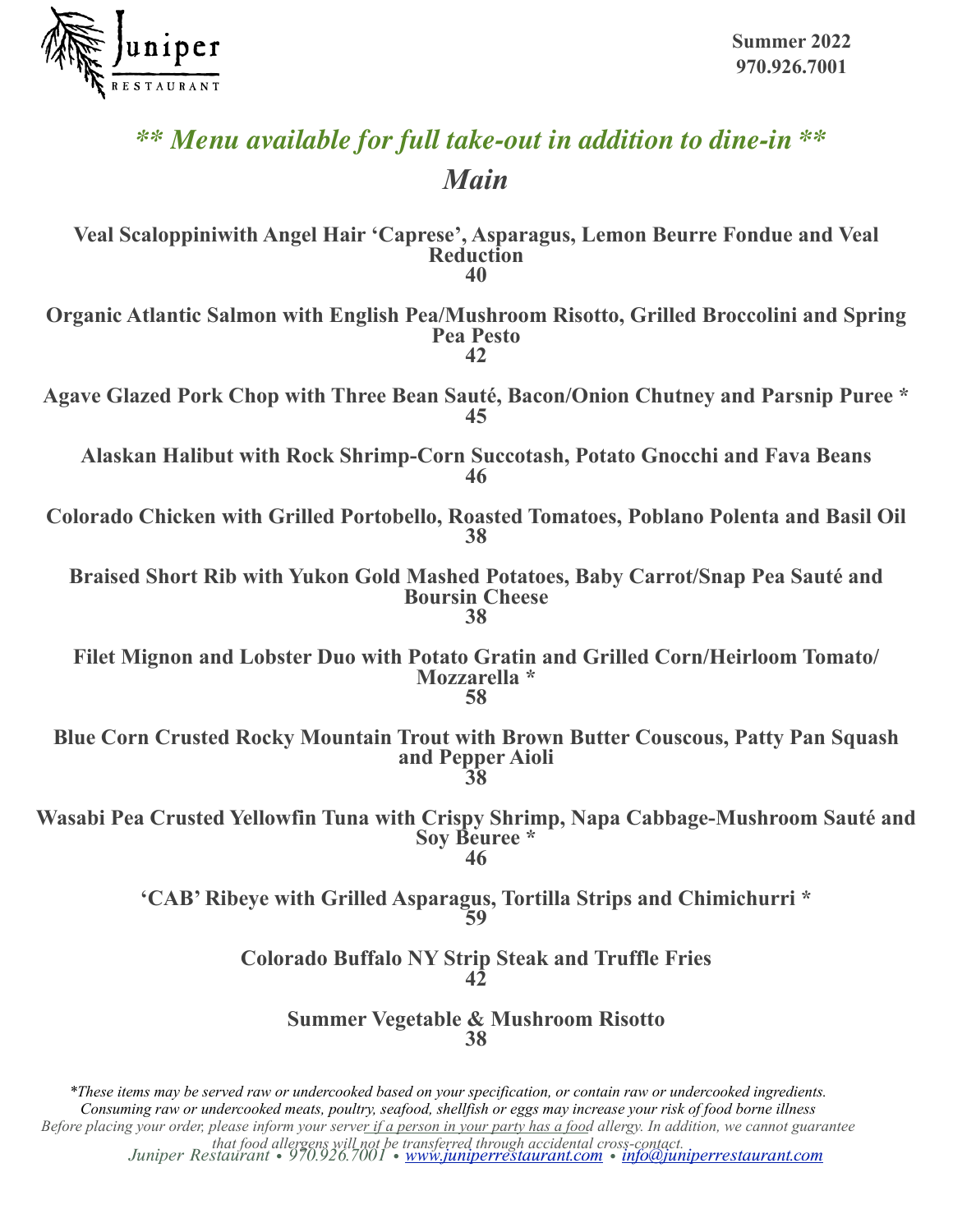

### *\*\* Menu available for full take-out in addition to dine-in \*\**

#### **FINISH 12**

**Charles' Hot Sticky Toffee Pudding Cake** Myers's Rum Sauce and Whipped Cream

**Old Fashioned Apple Pie** Vanilla Bean Ice Cream and Caramel Sauce

**Raspberry Lemon Chiffon Cake** Lemon Mousse and Raspberry Coulis

**Warm Flourless Chocolate Cake** Caramel Popcorn and Vanilla Bean Ice Cream

**South Florida Key Lime Pie** Whipped Cream and Blueberry Compote

> **Vanilla Bean Crème Brûlée** Berry Pâte de Fruit

**Freshly Turned Trio of Ice Creams or Sorbets** Daily Selections

**Chef's Selection of Artisan Cheeses**

Crostini, Dried Fruit and Assorted Nuts **34**

> **Dessert Sampler 25**